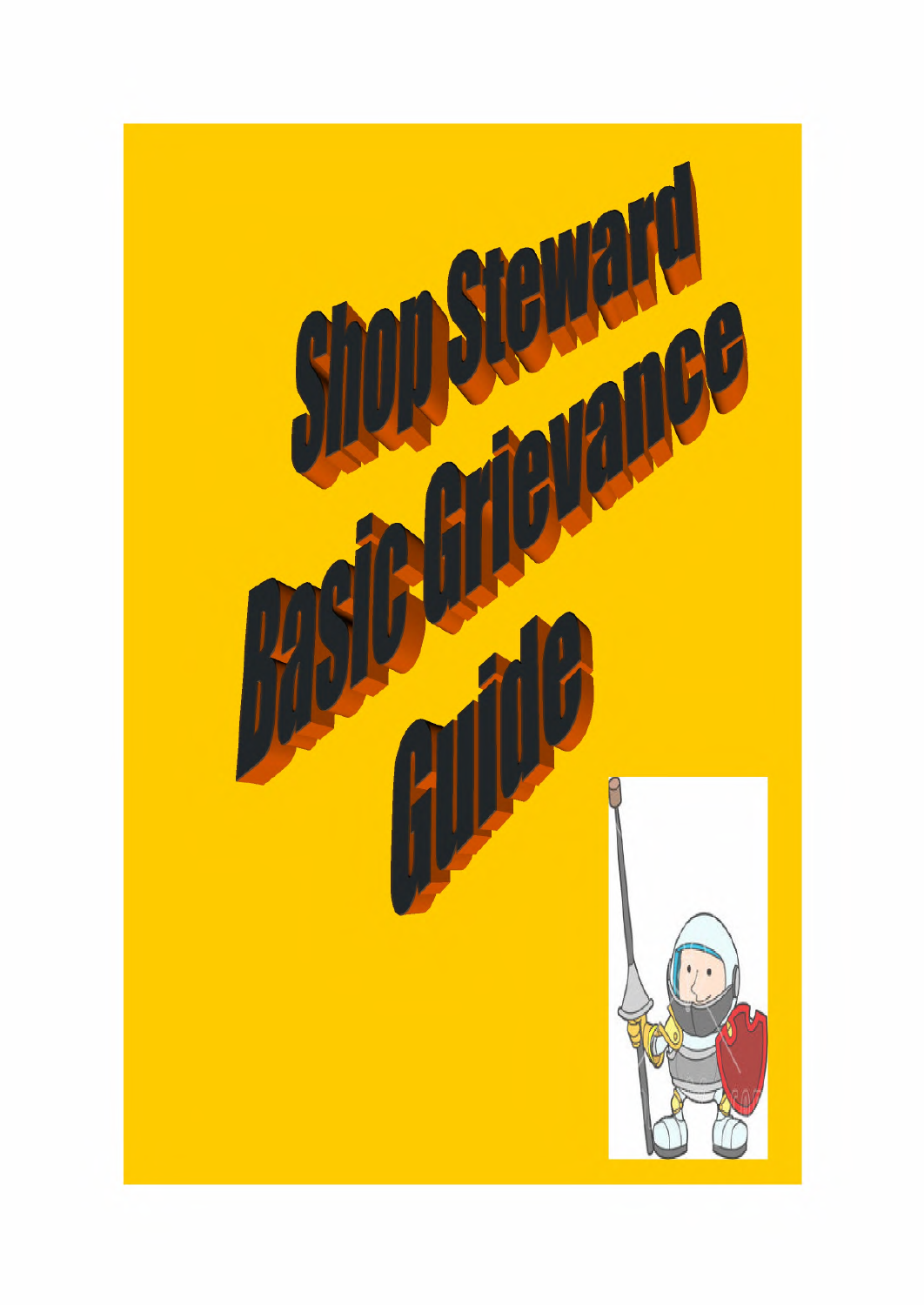**As a Shop Steward you have one of the most difficult jobs in the NALC. You are the front line of defense in the never ending struggle to insure contract compliance and protect your fellow Brothers and Sisters against discipline.**

**It is a stressful job at best and a downright thankless one at worst but it is a challenge you accepted and for that you are to be commended.**

**The purpose of this document is to improve your skills, tools, effectiveness and more importantly make your job easier**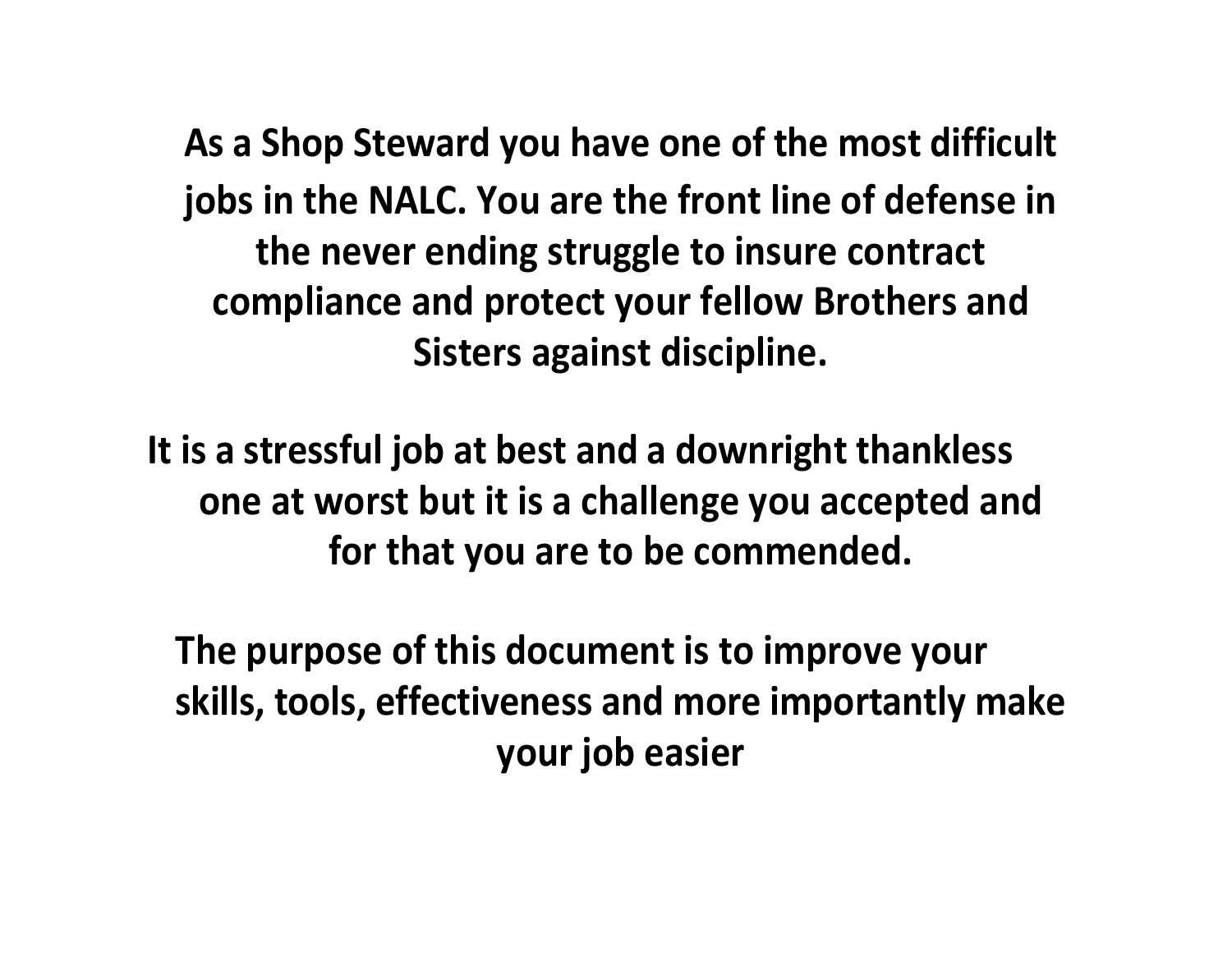# What is the first step in a discipline case?

- **• Before routine discipline can be issued local management must conduct a PDI (pre-discipline investigation). If this is not done then the employee has been denied "his/her day in court". That is a serious due process violation which will usually result in the discipline being voided.**
- **• The PDI is where the Union and grievant discover what management is contemplating discipline for.**
- **• Grievants must request representation at any PDI, that is known as invoking Weingarten Rights. Make sure Carriers know this right.**
- **• Before entering the office for a PDI the Steward should ask supervisor what the issue is and request time to speak privately with the Carrier. At that time ask the Carrier if they know what it is about.**
- **• There is no time limit on a PDI, don't permit management to set one. Steward should make detailed notes of all question & answers.**
- **• The Steward must make sure that the grievant is allowed to fully respond to all accusations and not be brow beaten or mistreated by the manager.**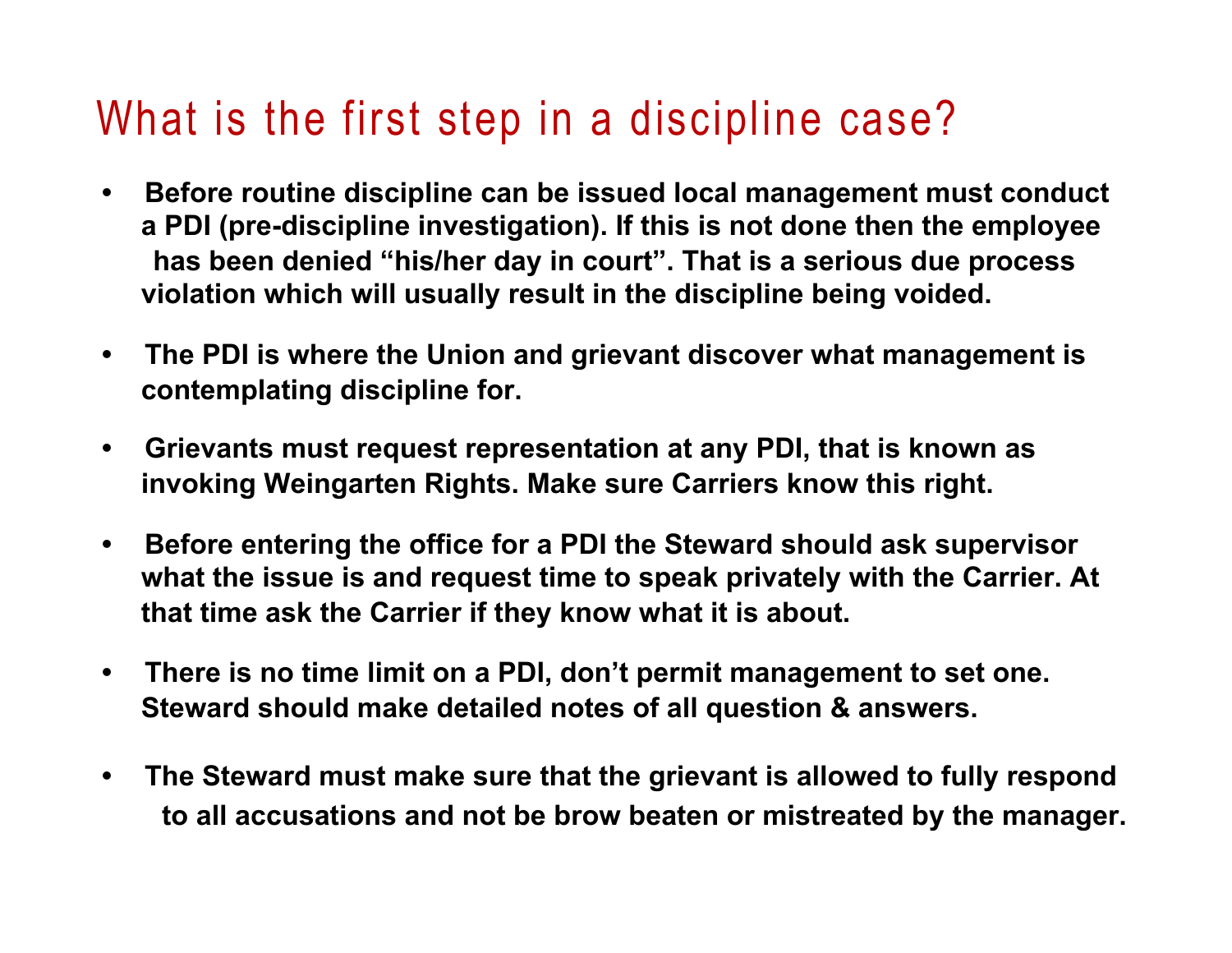- **• Immediately following a PDI the Steward must advise the grievant that he must begin to prepare his/her statement in the event discipline is issued.**
- **• The Carrier should also be advised to obtain any documentation that may be helpful to his defense, if applicable.**
- **• Advise the Carrier to not speak with anyone about the case without representation.**
- **• Inform the Carrier to immediately inform the Steward if discipline is issued and to sign the letter of discipline to acknowledge and fix the date / time of issue. Signing the letter does not signify any admission or agreement.**

**The PDI is the first opportunity to resolve a dispute or avoid discipline. Both the Steward and Carrier should always conduct themselves professionally and unemotionally for the sole purpose of either avoiding discipline or getting management to see an issue the Unonsi ' way. Being argumentative or uncooperative at the outset of any dispute will only cause management to dig in their heels.**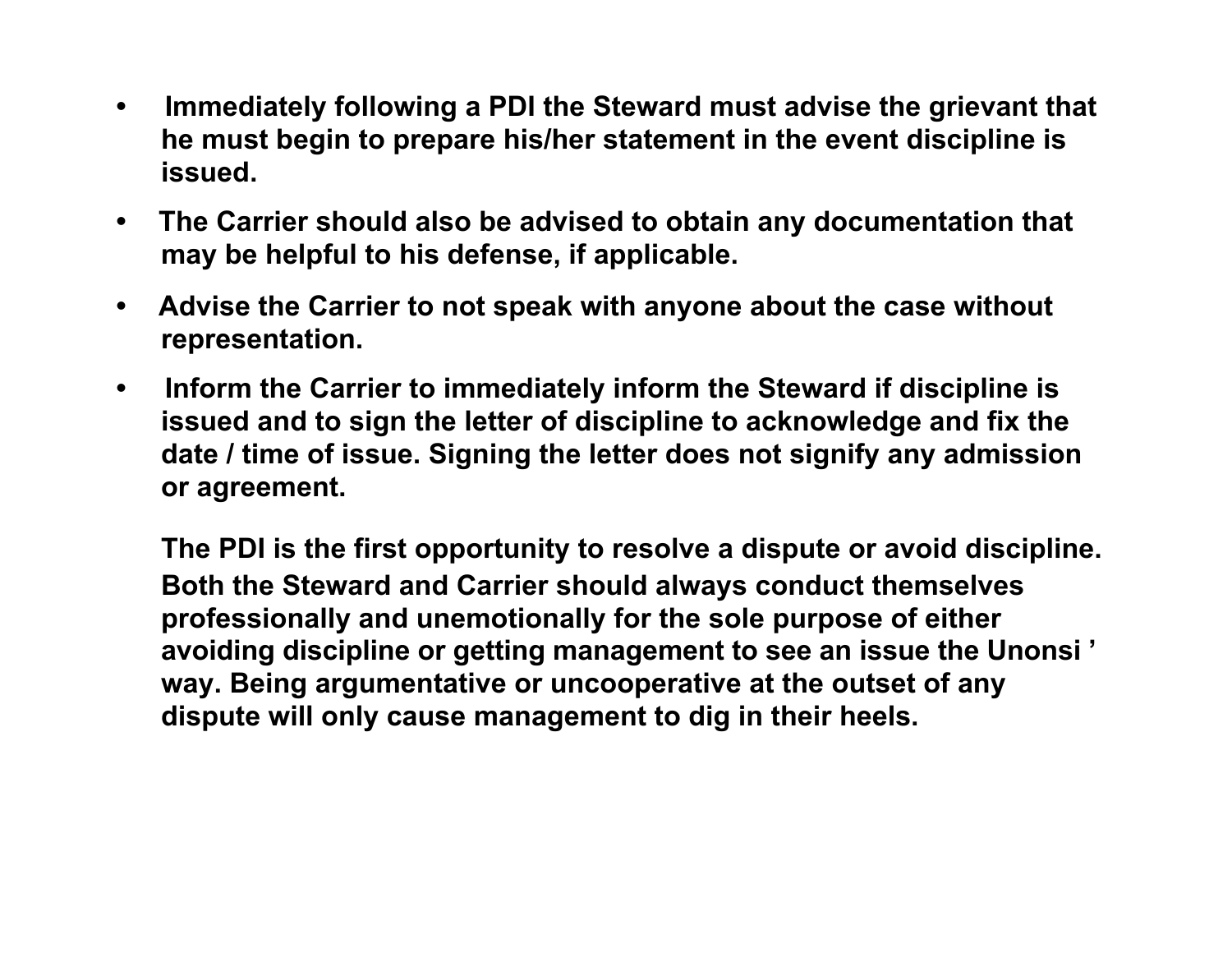# What happens when discipline is issued?

- **• The Steward gets a copy of the discipline.**
- **• Review each and every allegation made and make a list of any documents that may help the defense of the charges.**
- **• Request in writing any documents that may be needed to defend Carrier or prove a violation. Use Branch 38 form for all requests.**
- **• Request in writing any investigation time needed**
- **• Request in writing time to interview Carrier and / or witnesses and take statements.**
- **• When investigation has been completed and statements obtained, request in writing the scheduling of the Informal A meeting. At this point the Steward should complete PS Form 8190 lines 1 thru 12b. All information is important. Leave no box blank.**

**All Union work related to processing a grievance should be done on the clock. Making management pay for the handling of grievances is a disincentive for them to issue frivolous actions. Making all requests in writing establishes what was requested, of who and when.**

### **If it's not in writing, it never happened!**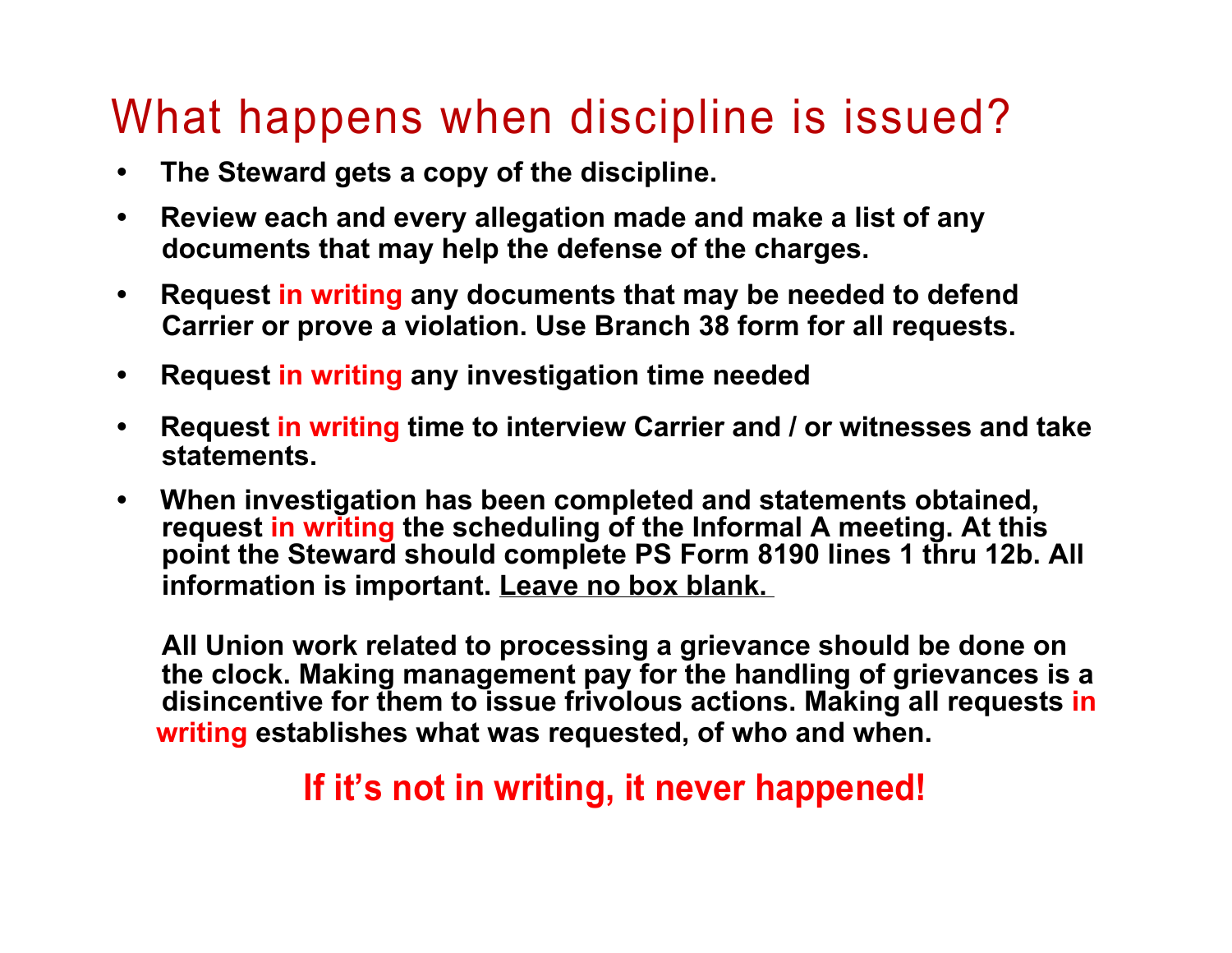# What happens at the Informal A meeting?

- **• The Informal A meeting is the Union's opportunity to present all of its arguments and the results of the investigation in an attempt to persuade management to either dismiss or modify the discipline. In a contract case the objective is to correct / eliminate the alleged contract violation.**
- **• As with a PDI there is no set time for the Informal A meeting and the Steward is on equal footing with the management person.**
- **• Both representatives have the authority to resolve the dispute.**
- **• All available documentation from each side must be exchanged during the meeting. Such documentation would include DOIS and/or TAC reports; witness statements; Steward statement; 3996's; MSP Scan Reports;'3972 s; etc. as applicable to the case.**
- **• All original documents must be included in the case file which will be sent to the Formal A representative. Copies of the entire case file should be made for the Steward and manager.**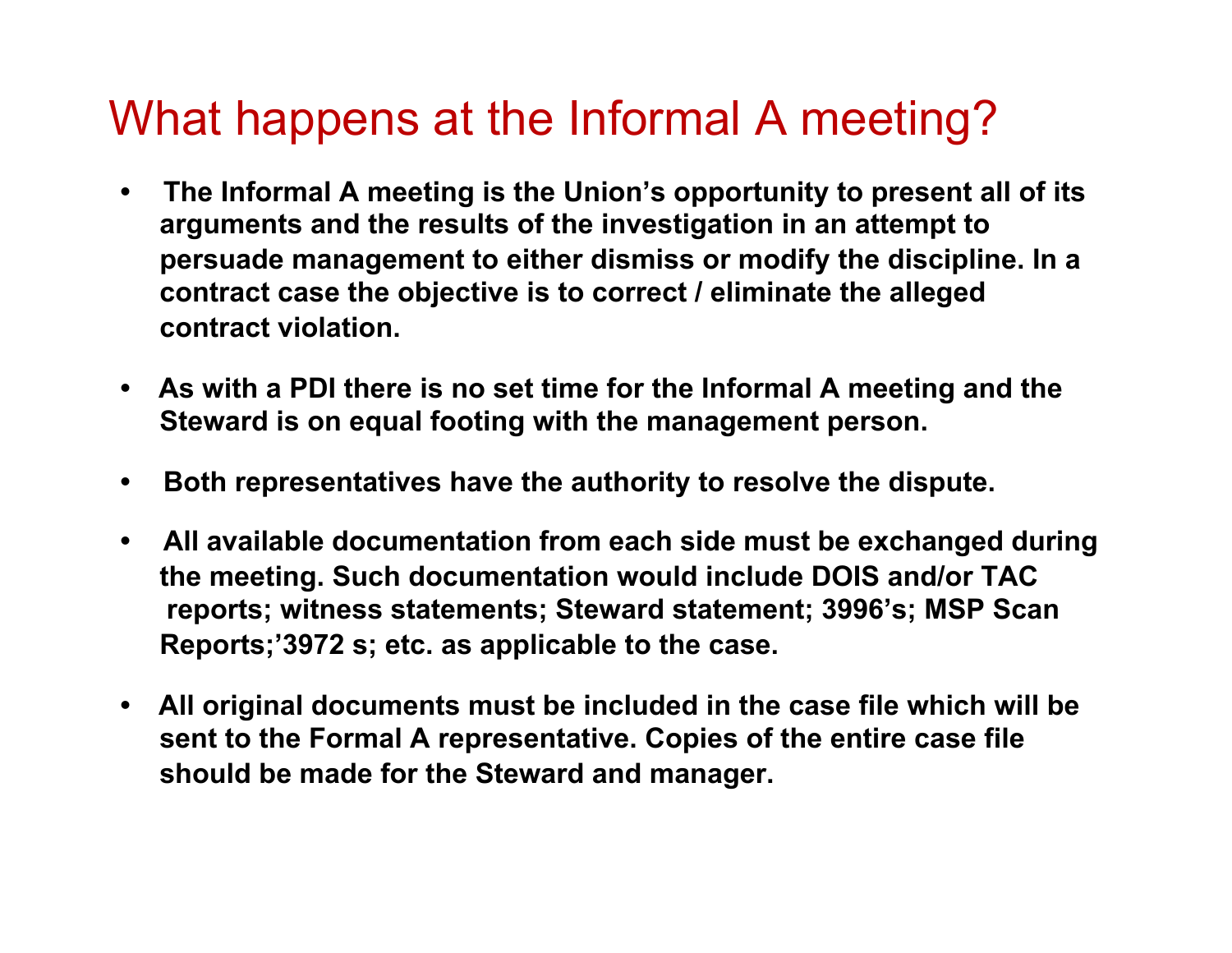- **• If after the case has been thoroughly discussed and there is a settlement, it must be reduced to writing, signed and dated by both parties.**
- **• In the event there is no settlement then both parties need to complete Lines 13a & 13b on PS Form 8190. The 8190 becomes the cover page of the grievance file.**
- **• The Union is responsible for the case file. The original case file must then be immediately forwarded to the Formal A representative.**
- **• There are time limits at every stage of the process. Do not unnecessarily delay the processing of the grievance at Informal A. It could cost us the grievance.**
- **• Send the case file to the Union Formal A representative. Contact the Formal A rep by phone or e-mail to advise them that the case is on the way and to discuss what transpired at Informal A.**

**The Shop Steward builds the foundation of every case. If the foundation is weak it will support nothing. Even if the merits of a case are strong, unless all the supporting documentation for the Unions arguments are in the case file it will be a weak case. Leave nothing out. IMPORTANT: ANY TIME LIMIT EXTENSION MUST BE IN WRITING.**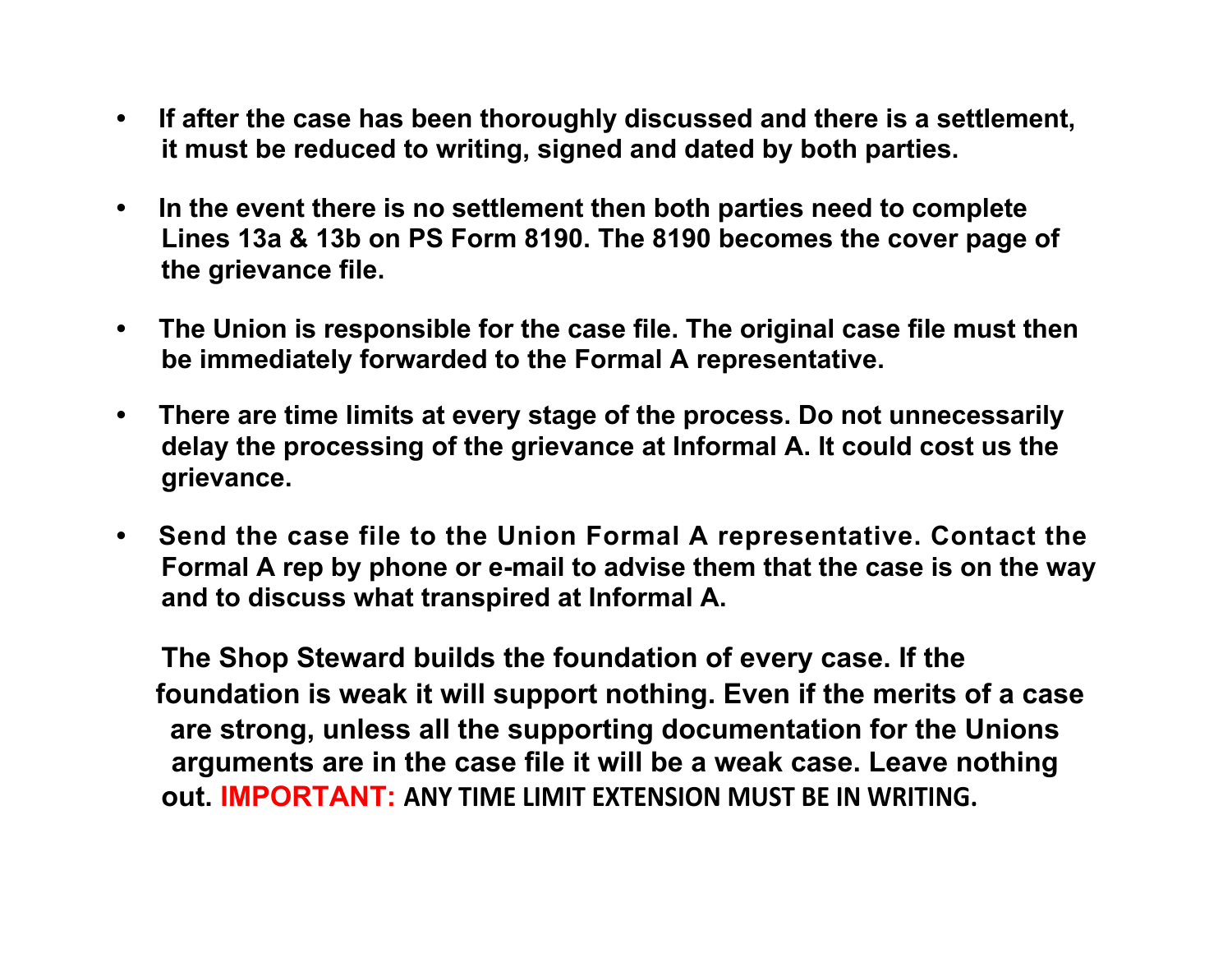

#### **GRIEVANCE PROCEDURE CHART ARTICLE 15 DISPUTE RESOLUTION PROCESS**

#### **Cause of a grievance**

#### Within 14 Days After Occurrence **Informal Step A Meeting Employee/Steward and Supervisor**

If No Resolution NALC May Initiate Formal Step A Meeting By Sending Joint

Step. A Form to Postmaster\* within 7 Days

### **Formal Step A Meeting**

**Branch President\* & Postmaster\* Meet Within 7 Days of Receipt of Joint Form and Issue Formal Step A Decision On Same Day**

If No Resolution NALC May Appeal to Step B Within 7 Days

#### **Step B Meeting Dispute Resolution Team Step B Decision Within 14 Days After Receipt of Appeal**

If Impassed NALC May Appeal to Arbitration within 14 Days

### **Arbitration NBA\* and Area Manager of H.R.\***

\*Or Designee –Days an appeal is in transit are variable and are not counted here.